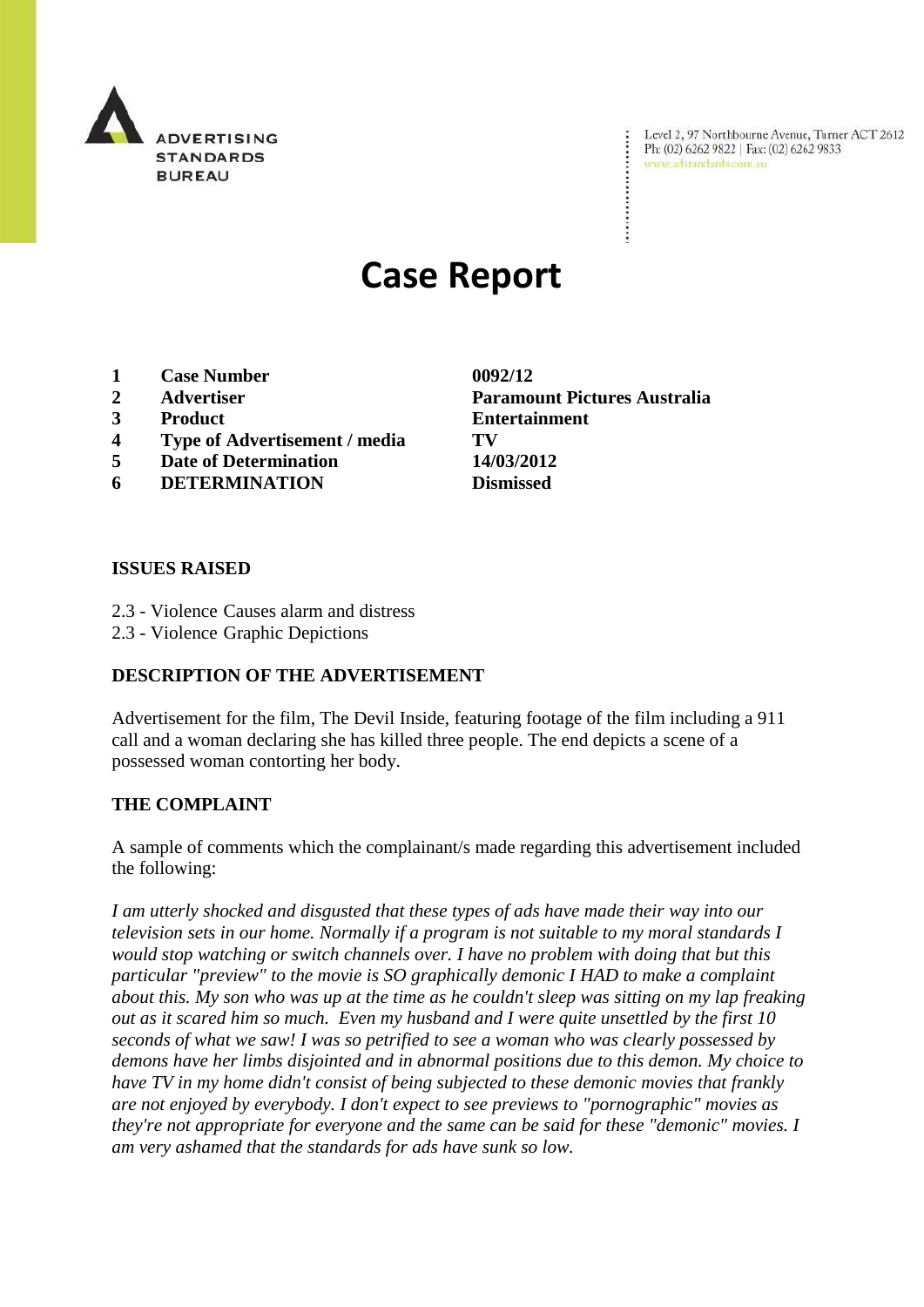*This type of movie trailer is not suitable for a 6:30-7pm time slot. It is rated MA 15+ so should not be advertised at a time when most young children (i.e. my 3yr old!) are still up and awake! This trailer absolutely horrifies and offends me Ican only imagine what it does to a young child's mind! Should only be advertised past 8:30/9pm! The graphics of a person being possessed by the devil was horrific and there was no warning.*

## **THE ADVERTISER'S RESPONSE**

Comments which the advertiser made in response to the complainant/s regarding this advertisement include the following:

*Part of our business is releasing and marketing horror films can include graphic and/or scary content, and hence these films and content are classified by the appropriate bodies accordingly.* 

*The end of the commercial depicts a scene of a possessed woman contorting her body and we believe this is why it has been given an "A" advice by CAD.* 

*This CAD advice refers to MA style material / MA style commercial, meaning we can only place ads between 9pm – 5am, and excludes PG or G programming that starts at 8:30pm, or starts prior and continues past 8:30pm, or in a break preceding a program which starts at 8:30pm.*

*When the above ad ran it carried the "Check the Classification" logo as per the regulations. The film has since been classified as an MA (please find classification certificate attached) of which advice was received on Fri 24th Feb.* 

*The appropriate measures were put in place to re-tag and re-classify commercials and new spots carrying the "MA" classification logo were on air as of Thurs 1st March. Our buy and placement of the commercial the complaint is referring to has adhered to all rules & regulations in line with the corresponding classification.*

## **THE DETERMINATION**

The Advertising Standards Board ("Board") considered whether this advertisement breaches Section 2 of the Advertiser Code of Ethics (the "Code").

The Board noted the complainants' concerns that the advertisement is graphic and not appropriate for a television commercial.

The Board viewed the advertisement and noted the advertiser's response.

The Board considered whether the advertisement was in breach of Section 2.3 of the Code. Section 2.3 of the Code states: "Advertising or Marketing Communications shall not present or portray violence unless it is justifiable in the context of the product or service advertised".